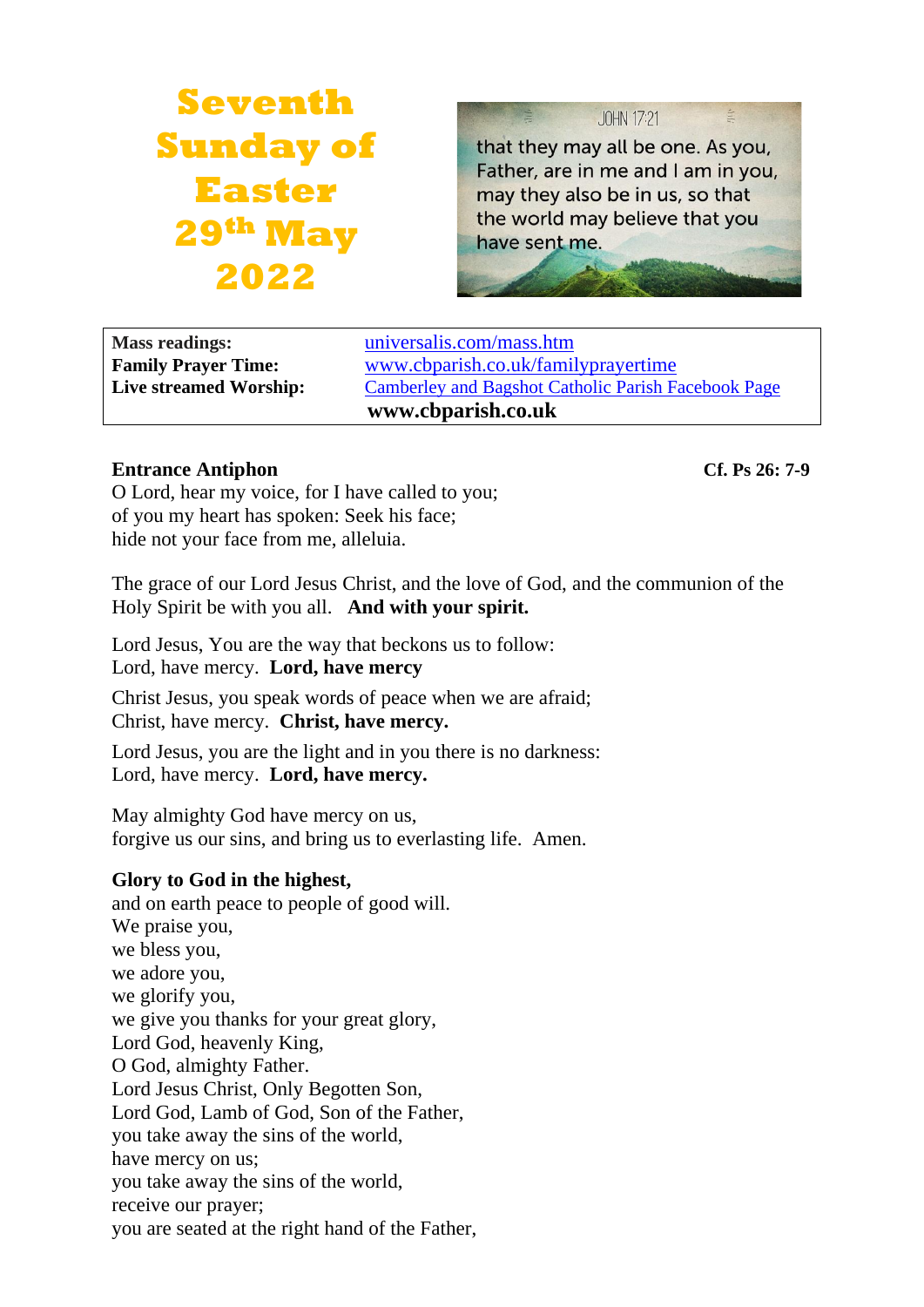have mercy on us. For you alone are the Holy One, you alone are the Lord, you alone are the Most High, Jesus Christ, with the Holy Spirit, in the glory of God the Father. Amen.

### **Collect**

Graciously hear our supplications, O Lord, so that we, who believe that the Saviour of the human race is with you in your glory, may experience, as he promised, until the end of the world, his abiding presence among us. Who lives and reigns with you in the unity of the Holy Spirit, God, for ever and ever.

## **First reading Acts 7:55-60**

Stephen, filled with the Holy Spirit, gazed into heaven and saw the glory of God, and Jesus standing at God's right hand. 'I can see heaven thrown open' he said 'and the Son of Man standing at the right hand of God.' At this all the members of the council shouted out and stopped their ears with their hands; then they all rushed at him, sent him out of the city and stoned him. The witnesses put down their clothes at the feet of a young man called Saul. As they were stoning him, Stephen said in invocation, 'Lord Jesus, receive my spirit.' Then he knelt down and said aloud, 'Lord, do not hold this sin against them'; and with these words he fell asleep.

*The Lord is king, most high above all the earth.*

The Lord is king, let earth rejoice, the many coastlands be glad. His throne is justice and right.

*The Lord is king, most high above all the earth.*

The skies proclaim his justice; all peoples see his glory. All you spirits, worship him.

*The Lord is king, most high above all the earth.*

For you indeed are the Lord most high above all the earth, exalted far above all spirits.

*The Lord is king, most high above all the earth.*

# **Second reading Apocalypse 22:12-14,16-17,20**

I, John, heard a voice speaking to me: 'Very soon now, I shall be with you again, bringing the reward to be given to every man according to what he deserves. I am the Alpha and the Omega, the First and the Last, the Beginning and the End. Happy are those who will have washed their robes clean, so that they will have the right to feed on the tree of life and can come through the gates into the city.'

## **Responsorial Psalm Psalm 96(97):1-2b,6-7,9**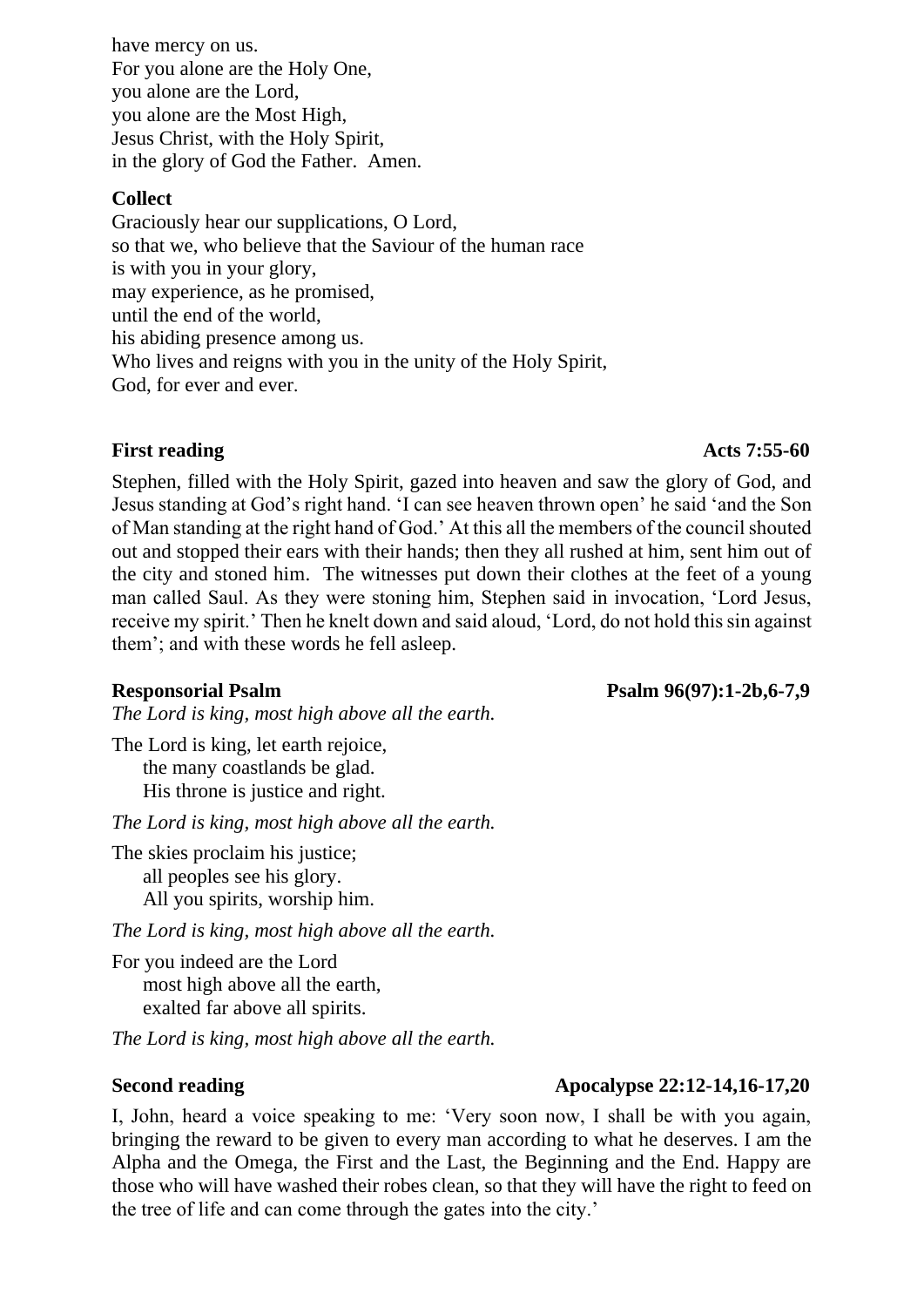I, Jesus, have sent my angel to make these revelations to you for the sake of the churches. I am of David's line, the root of David and the bright star of the morning.

The Spirit and the Bride say, 'Come.' Let everyone who listens answer, 'Come.' Then let all who are thirsty come: all who want it may have the water of life, and have it free.

The one who guarantees these revelations repeats his promise: I shall indeed be with you soon. Amen; come, Lord Jesus.

*Alleluia, alleluia! I will not leave you orphans, says the Lord; I will come back to you, and your hearts will be full of joy. Alleluia!*

**Gospel John 17:20-26**

Jesus raised his eyes to heaven and said:

'Holy Father, I pray not only for these, but for those also who through their words will believe in me. May they all be one. Father, may they be one in us, as you are in me and I am in you, so that the world may believe it was you who sent me. I have given them the glory you gave to me, that they may be one as we are one. With me in them and you in me, may they be so completely one that the world will realise that it was you who sent me and that I have loved them as much as you loved me. Father, I want those you have given me to be with me where I am, so that they may always see the glory you have given me because you loved me before the foundation of the world. Father, Righteous One, the world has not known you, but I have known you, and these have known that you have sent me. I have made your name known to them and will continue to make it known, so that the love with which you loved me may be in them, and so that I may be in them.' '

Fr Paul's **homily** can be listened to **via the Parish [website](https://www.cbparish.co.uk/homilies)**

## **The Apostle's Creed**

I believe in God, the Father Almighty, Creator of heaven and earth, and in Jesus Christ, His only Son, our Lord, who was conceived by the Holy Spirit, born of the Virgin Mary, suffered under Pontius Pilate,